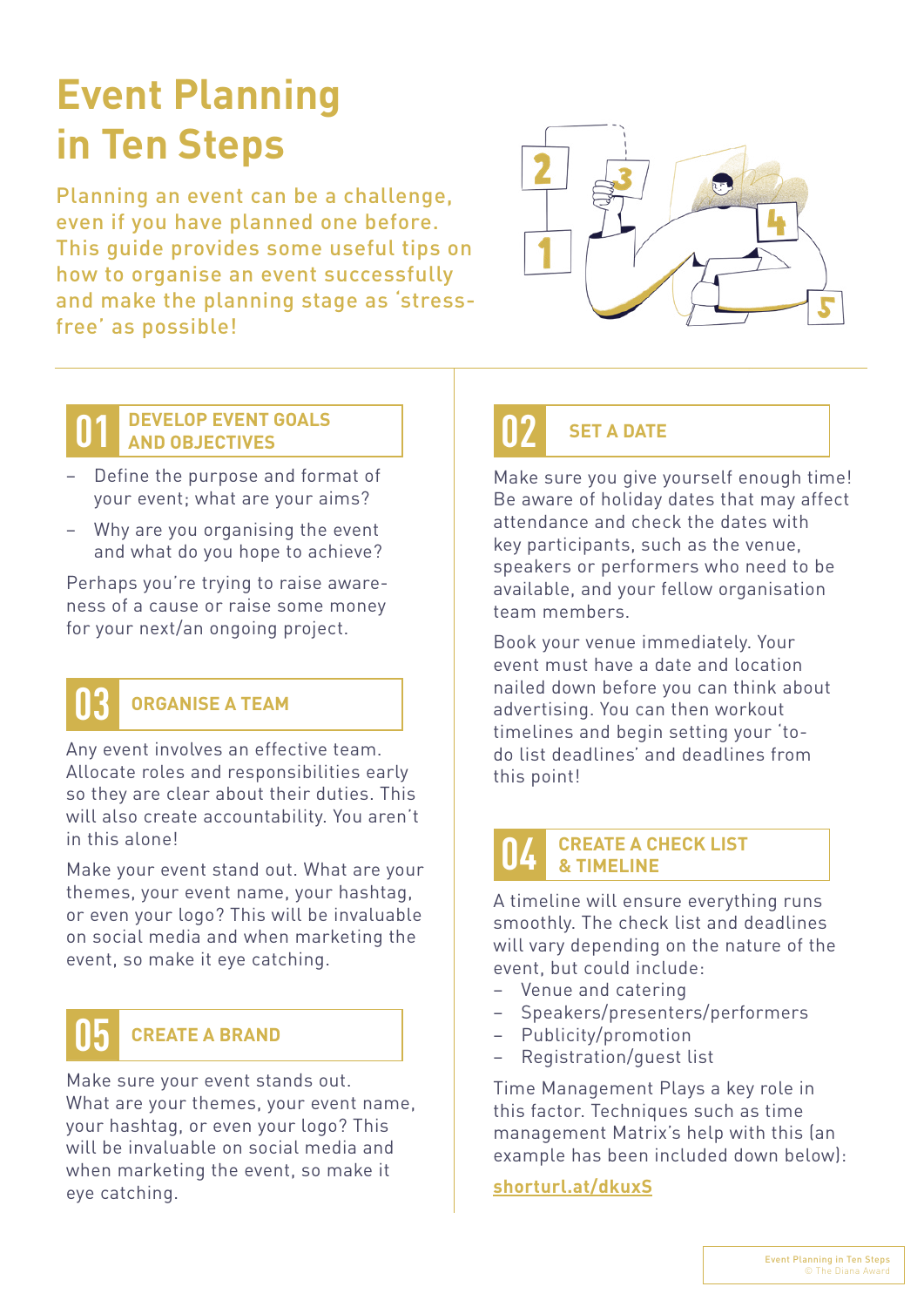

#### **ESTABLISH A BUDGET 06** ESTABLISH A BUDGET **1988**

- Be **realistic and flexible** to consider unforeseeable situations.
- Be prepared! Before you spend your money, observe the cost of the item in comparison to other things you may need to purchase for your event.
- Make a priority list for the items you will need to purchase your event.

TOP TIP: The items higher up the list will need to be purchased first!

### **08**

Even the most amazing entertainment line-up requires publicity to get people in the door. Get creative! **Promotion of your event could include:**

- A save the date email or event invite
- A flyer/poster visible in a community space
- A notice on your website if you have one
- A post on social media- often creating your own social media event page is a great way of gaining interest, and it allows people to follow for updates.

### **MONITOR THE ADMINISTRATION**

Organisation is key as you will be multitasking through the planning stages. Check in regularly with guestlist numbers, your team and anyone else involved in the planning of the event. You can also use Google templates or programmes such as Asana, Trello or Teamweek for planning. Even simple Excel won't let you down.

## **09**

**10**

#### **IDENTIFY SPONSORS**

**CREATE A PUBLICITY PLAN Are there any organisations you could** partner with or call on for support? They could help spread the word or offer some pro bono contributions. If you don't ask, you don't get and you have nothing to lose! For example, partnering with a community organisation may offer a free venue space or volunteers. Corporate sponsors may be able to provide gift bags, or raffle prizes.

#### **DON'T FORGET TO EVALUATE**

Should success be measured in a qualitative or a quantitative format?

How will you know that your event has been a success?

Do you measure success by how many people attended or are you looking at if you met your fundraising target or not?

- A mix of qualitative and quantitative assessment provides a holistic form of evaluation.
- Make sure you are thinking about this at the beginning when you are setting goals and objectives.
- Feedback forms are a good way of measuring success from both event attendees and organisers.